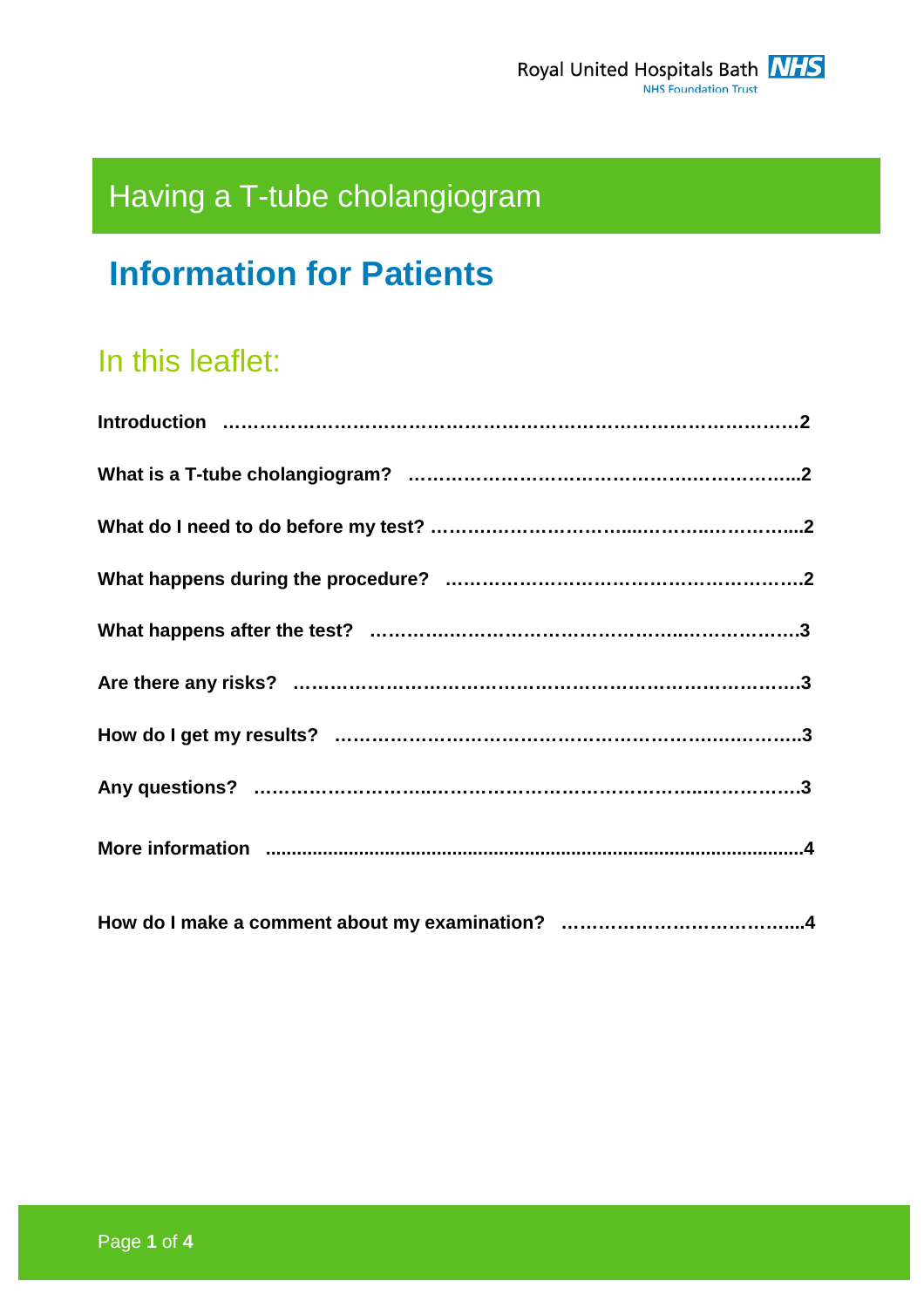## **Introduction**

This leaflet tells you about having a T-tube cholangiogram. It explains how the test is done, what to expect, and what the possible risks are. If you have any questions or concerns, please do not hesitate to speak to a doctor or nurse caring for you.

## What is a T-tube cholangiogram?

A T-Tube Cholangiogram is an X-ray examination done on patients who have had an operation to remove the gallbladder. The surgeon sometimes leaves a tube in the bile duct if there is a chance there could be a gallstone remaining in one of the ducts. The tube is brought out onto the surface of the abdomen at the time of surgery and is attached to a collecting bag. Contrast (X-ray dye) is introduced through the T tube to identify or exclude gallstones within the bile ducts on X-rays.

## What do I need to do to before my test?

There is no specific dietary preparation for this test. You should continue to take all your normal medications.

#### **Females**

If you are pregnant, or think you may be pregnant, you must tell the imaging staff so that appropriate protection or advice can be given.

#### **Allergy to iodine or contrast medium**

You should inform us in advance if you have a known allergy to iodine or intravenous contrast material (dye). Your doctor may prescribe medications prior to the examination to reduce the risk of an allergic reaction.

## What happens during the procedure?

You will be taken into the screening/fluoroscopy room and asked to lie down on the fluoroscopy table. The fluoroscopy equipment uses x-rays to obtain real-time moving images of the body. A small beam of continuous x-rays passes through the body to an image intensifier, which is suspended over the X-ray table. The sequence of images produced can be viewed on a computer monitor.



X-ray pictures are taken of the abdominal area. The tube draining the bile duct is cleaned and a small needle is inserted into it. A small amount of contrast (X-ray dye) is injected into the bile ducts through the tube while x-ray pictures are taken.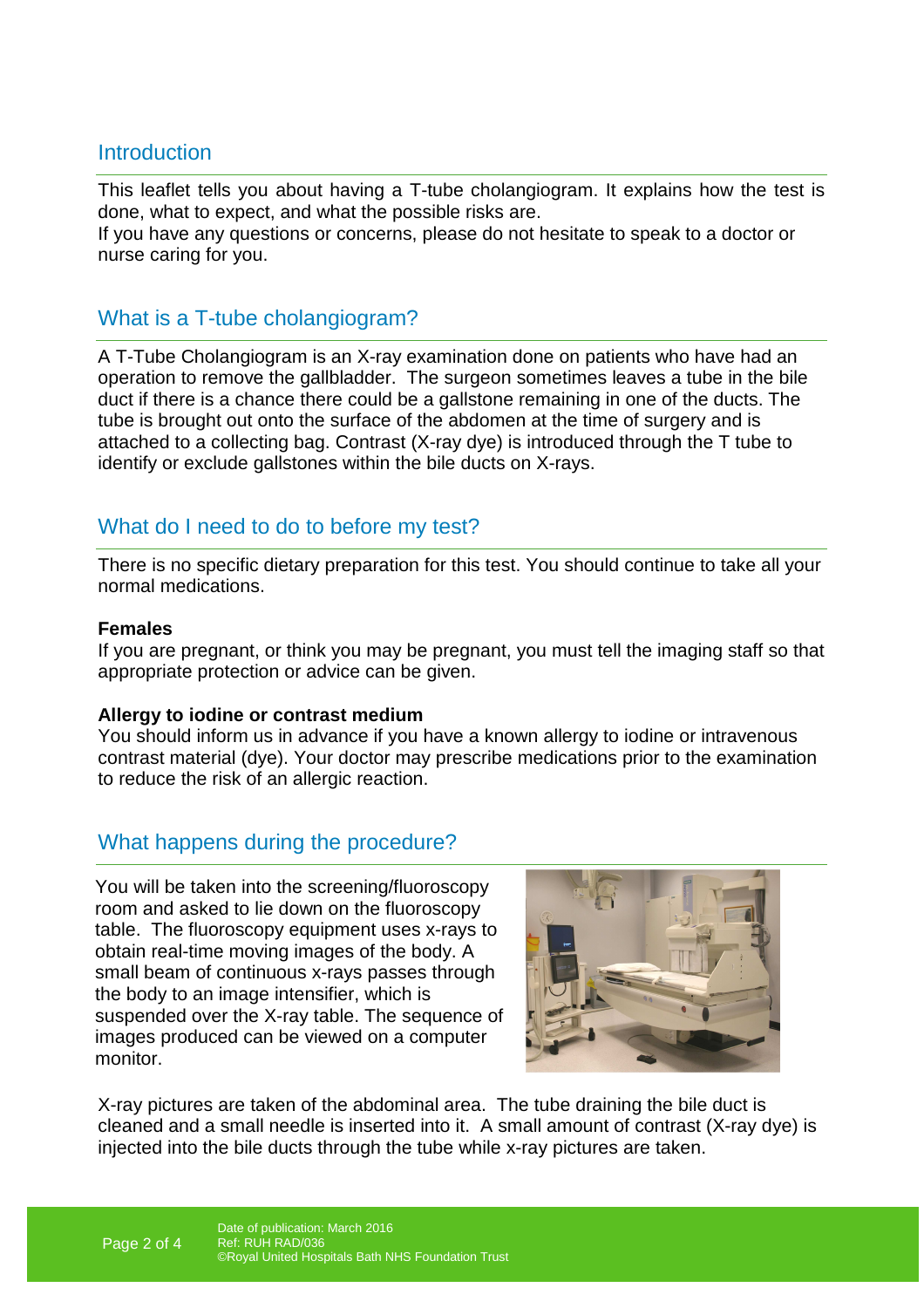The table may be tilted or you may be asked to lie in different positions whilst the images are taken.

The procedure will be performed by a Radiologist, who is a doctor specially trained to carry out complex imaging examinations and to interpret the images. The Radiologist is helped by a Radiographer, who is a professional trained to carry out X-rays and other imaging examinations. The examination takes about 30 minutes to complete.

### What happens after the test?

At the end of the test the needle is removed from the tube and you will return to the ward.

## Are there any risks?

Fluoroscopy involves the use of X-rays. There are strict guidelines in place for the use of x-rays in diagnosing medical conditions so fluoroscopic examinations can only be performed at the request of a Doctor. We will keep the radiation dose as low as we possibly can. Women who are or might be pregnant must inform a member of staff in advance.

You may experience slight discomfort whilst compression is applied to the abdomen. Please inform the Radiologist if this causes you any concern or pain.

Barium is not absorbed into the blood and allergic reactions are extremely rare.

Despite these slight risks, your doctor believes it is advisable that you should have this examination, and do bear in mind there are greater risks from missing a serious disorder by not having your scan.

### How do I get my results?

The Radiologist will review the images from your Small Bowel Meal and send a report to your doctor. Your GP or hospital Consultant who referred you for the test will see you to discuss the results.

In some cases the Radiologist may discuss the findings with you at the end of the procedure.

## Any questions?

We will do our best to make your visit as comfortable and stress free as possible. If you have any questions or suggestions for us, please contact the Interventional Radiology department on 01225 824366.